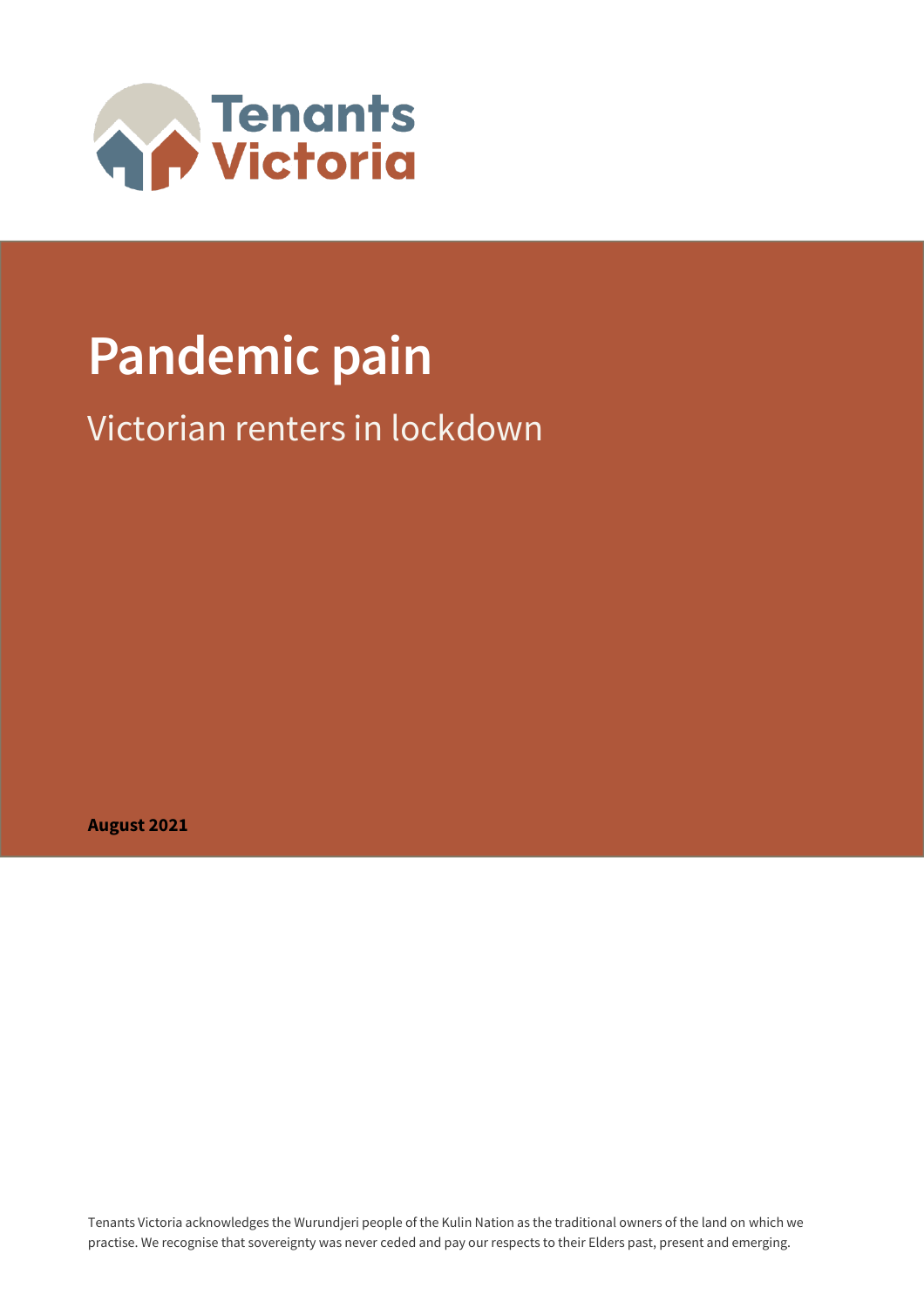### Contents

Contact:

Farah Farouque Director of Community Engagement farah.farouque@tenantsvic.org.au

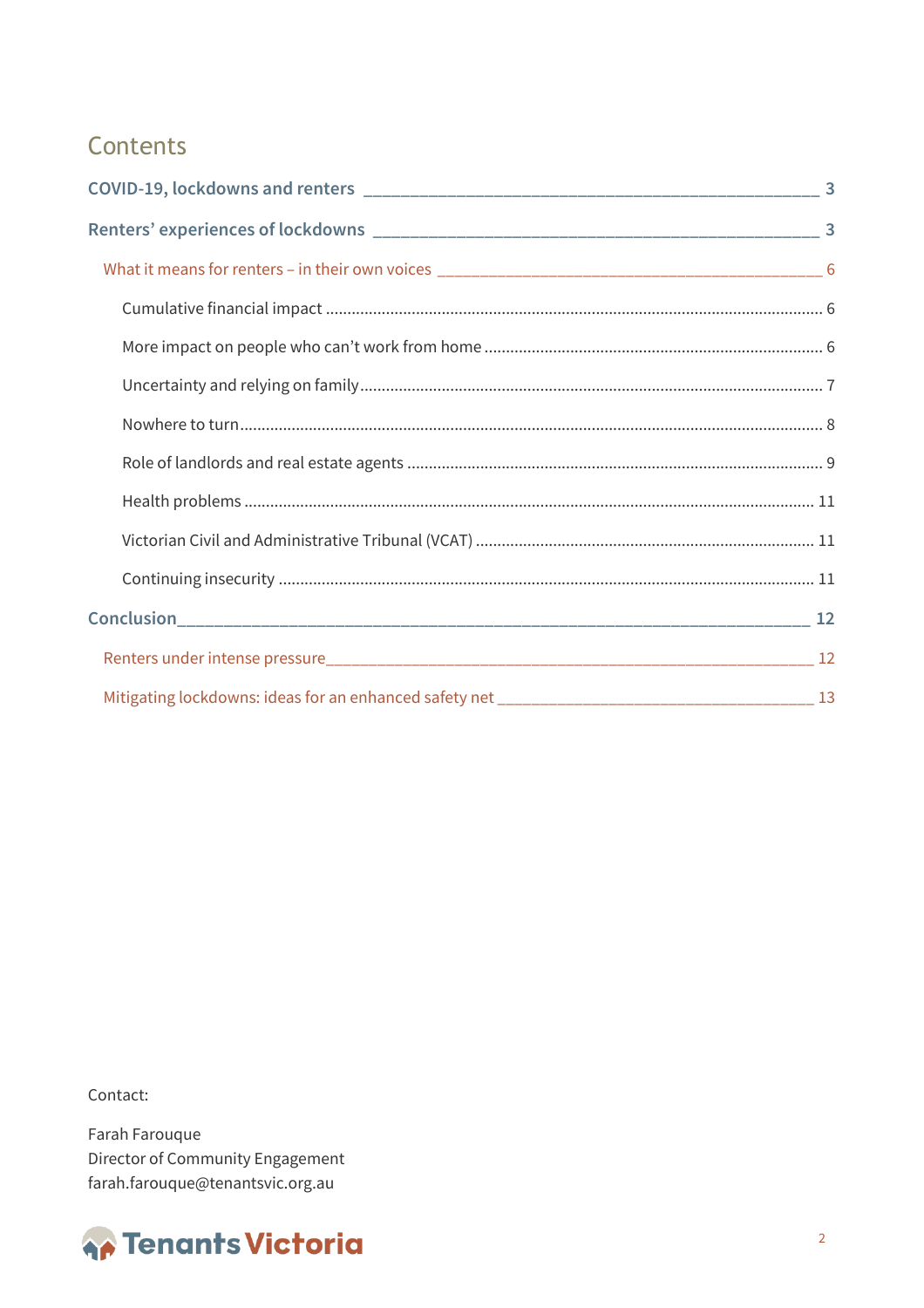# <span id="page-2-0"></span>**COVID-19, lockdowns and renters**

With no less than three COVID-19 lockdowns without any targeted tenancy protections, 2021 has brought a winter of discontent for Victorian renters who have lost their jobs and/or hours.

In the absence of an adequate safety net, too many tenants struggle to pay their rent as stringent public health restrictions flowing from the pandemic continue to reduce incomes, limit mobility and change daily life. Previously strong Victorian Government protections – a year-long moratorium on rent arrearsrelated evictions, a freeze on rent increases, a rent reduction mediation scheme and a cash grant subsidy to help landlords who agreed to reduce rents – have lapsed. The Federal Government's JobKeeper payment and Coronavirus Supplement that topped up barely subsistence Jobseeker payments, have been terminated.

Amid the continuing pandemic, our state's legal landscape also altered on 29 March 2021 with the commencement of the 130 amendments to the *Residential Tenancies Act 1997* – welcome legislation, but conceived long before COVID-19 disruptions. The existential challenge is that despite the pursuit of 'COVID normal' policy settings the pandemic clearly has not finished with us. Meanwhile the chronic effects in an already stressed housing system linger on.

A limited COVID-19 Disaster Payment for workers adversely affected by a public health order is now available as a general income support measure. However, this recent payment does not adequately protect renters who have lost income and are exposed to the risk of eviction as well as a new, heightened threat of the Delta variant.

## <span id="page-2-1"></span>**Renters' experiences of lockdowns**

To investigate renters' lockdown experiences, immediately after the fifth lockdown ended Tenants Victoria conducted a snapshot survey of renters from 28 July to 3 August. Within 48 hours of the conclusion of this survey, Victoria entered a sixth lockdown.

Tenants Victoria asked renters about their financial experience of the 12-day lockdown 5 in July 2021<sup>1</sup>. Of 684 respondents, 69% reported that they had been financially impacted by lockdown 5 and less than one third of renter respondents were unaffected. While our respondents came from throughout Victoria, the overwhelming majority (81%) lived in Melbourne<sup>2</sup>.

Our snapshot survey found:

- The average financial loss per day was \$108 per renter
- 69% of the overall respondents said they had been financially impacted by the lockdown
- Just over half of the overall respondents in the snapshot survey said the lockdown had affected their ability to pay rent
- Participants in the survey came from 61 of Victoria's 79 local government areas (LGAs)

 $2$  81% of respondents who provided a postcode.



 $^1$  The majority of our respondents were contacted by SMS.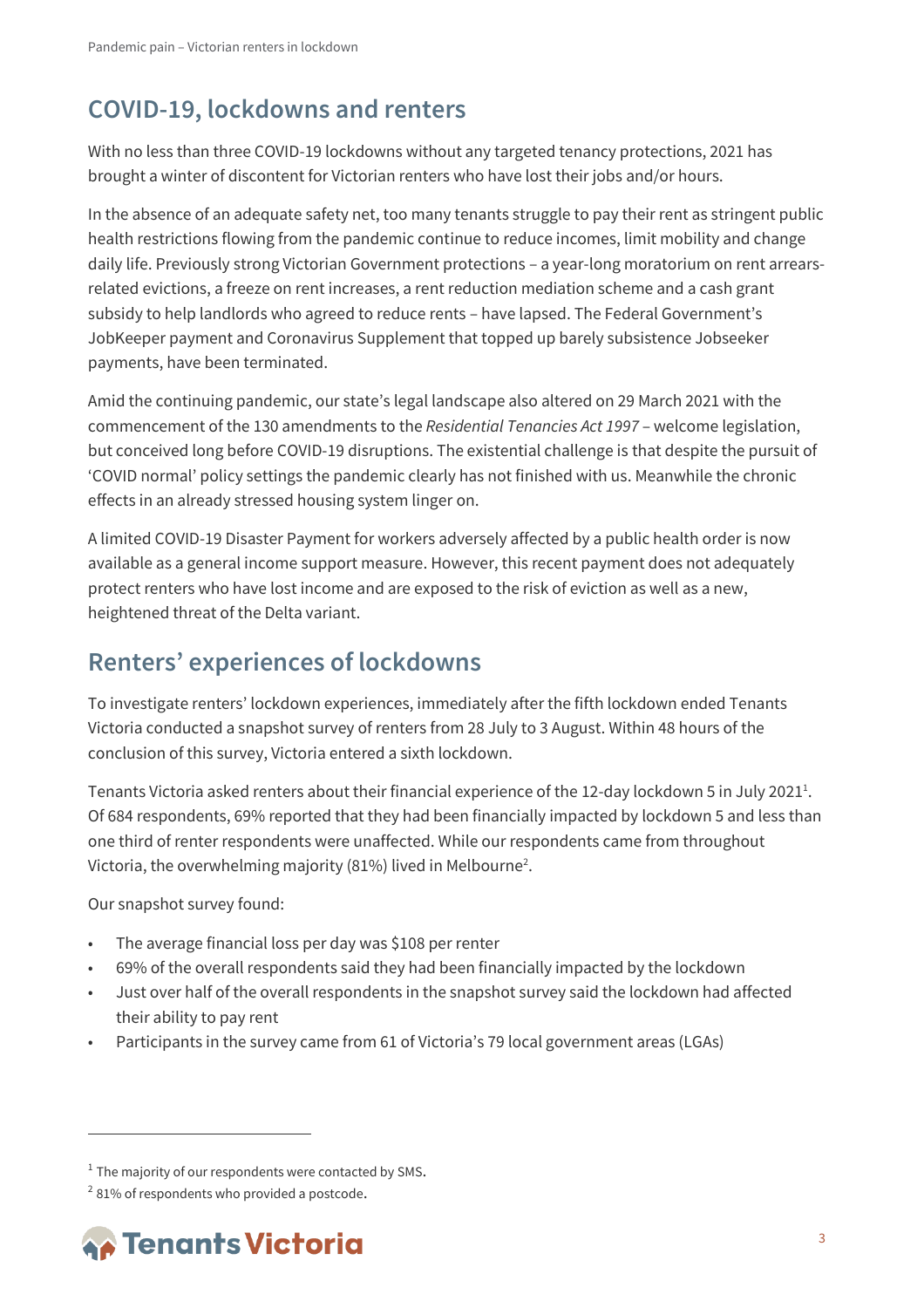The map below, and the corresponding data table below it, show the LGAs with the most respondents to our survey where half or more said lockdown 5 affected their ability to pay rent.





Figure 1: LGAs with most respondents to our survey where half or more said lockdown 5 affected their ability to pay rent

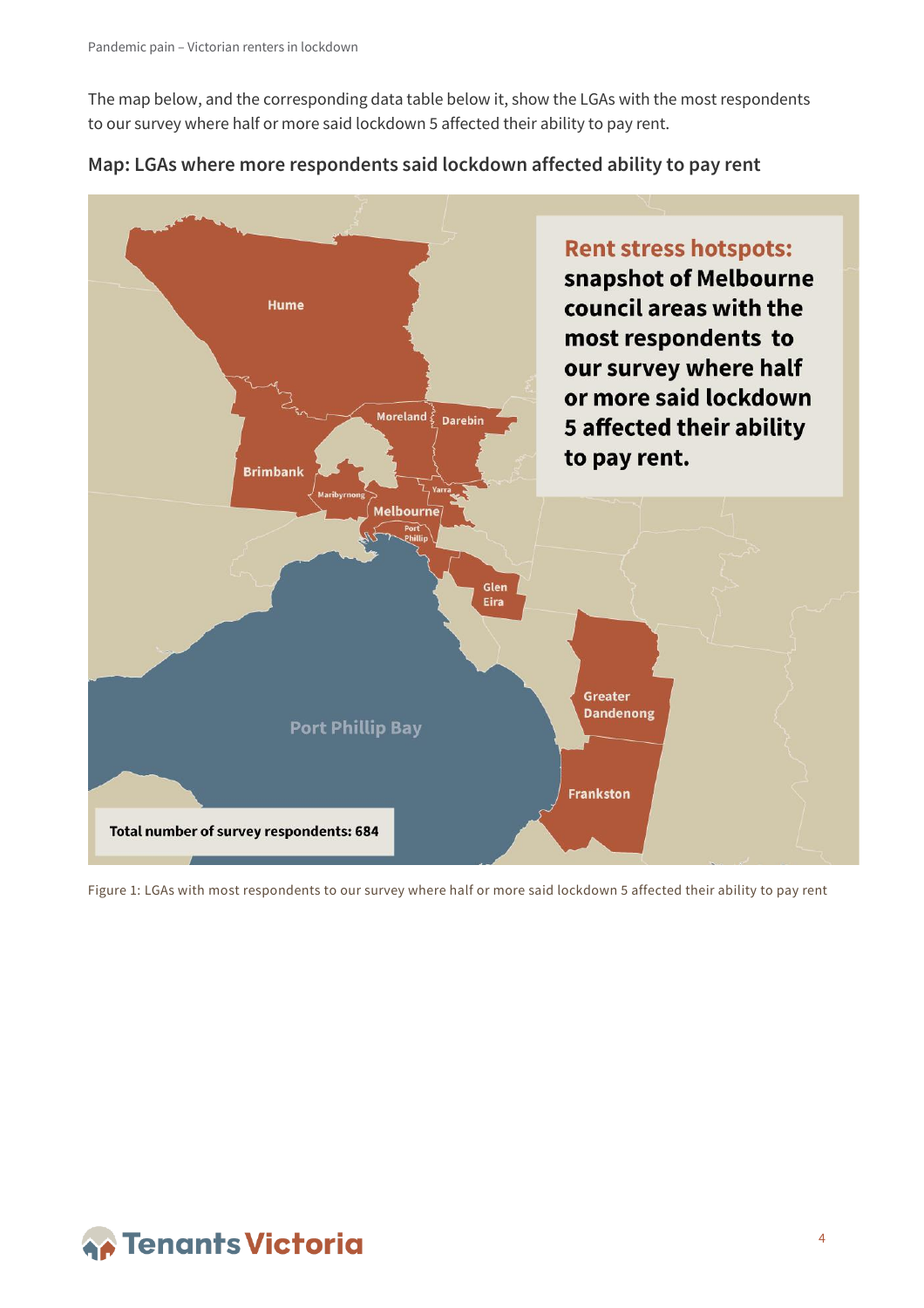#### **Data table: LGAs where more respondents said lockdown affected ability to pay rent**

|                                       | Yes $(\% )$ | No (%) |
|---------------------------------------|-------------|--------|
| <b>Greater Dandenong City Council</b> | 67%         | 33%    |
| <b>Yarra City Council</b>             | 65%         | 35%    |
| <b>Hume City Council</b>              | 63%         | 38%    |
| <b>Frankston City Council</b>         | 62%         | 38%    |
| <b>Moreland City Council</b>          | 57%         | 43%    |
| <b>Melbourne City Council</b>         | 56%         | 44%    |
| <b>Brimbank City Council</b>          | 55%         | 45%    |
| <b>Maribyrnong City Council</b>       | 54%         | 46%    |
| <b>Glen Eira City Council</b>         | 53%         | 47%    |
| <b>Port Phillip City Council</b>      | 50%         | 50%    |
| <b>Darebin City Council</b>           | 49%         | 51%    |

Table 1: LGAs with most respondents to our survey where half or more said lockdown 5 affected their ability to pay rent

The table below shows that a significant proportion of both our Melbourne and regional respondents faced a loss due to this lockdown.

#### **Number of respondents by region across Victoria**

| Region                     | Economic loss<br>reported | No economic<br>loss | <b>Respondents</b><br><b>Total</b> |
|----------------------------|---------------------------|---------------------|------------------------------------|
| Northern Metropolitan      | 133                       | 44                  | 177                                |
| Southern Metropolitan      | 85                        | 38                  | 123                                |
| Eastern Metropolitan       | 56                        | 28                  | 84                                 |
| South-Eastern Metropolitan | 55                        | 22                  | 77                                 |
| Western Metropolitan       | 52                        | 29                  | 81                                 |
| Eastern Victoria           | 32                        | 21                  | 53                                 |
| Northern Victoria          | 26                        | 15                  | 41                                 |
| Western Victoria           | 24                        | 10                  | 34                                 |
| No postcode/area given     | 9                         | 5                   | 14                                 |
| Total                      | 472                       | 212                 | 684                                |

Table 2: Number of respondents by region

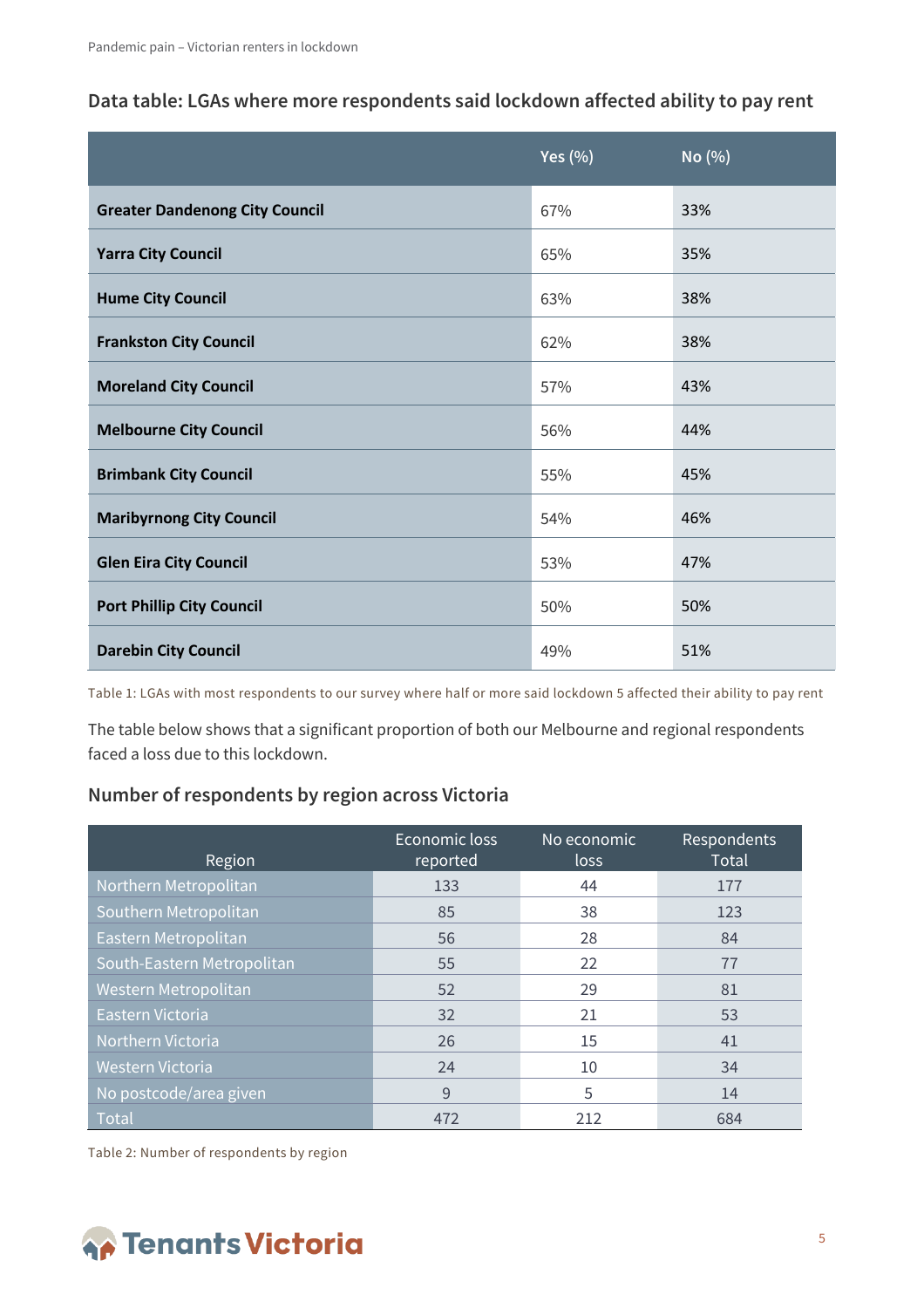### <span id="page-5-0"></span>**What it means for renters – in their own voices**

Tenants Victoria invited respondents to our snapshot survey to share their experiences. The survey asked renters to share their COVID-19 rental story, and in particular whether previous lockdowns in Victoria had affected their ability to pay rent. The answers we received paint a striking picture of pandemic pain across our state.

#### <span id="page-5-1"></span>**Cumulative financial impact**

**Renters reported significant financial impacts from lockdown 5 – however the cumulative effect of the pandemic was also a key driver for their financial insecurity.** 

First lockdown I lost my job, second, I lost clients and jobs while self-employed, third, I lost income due to not being able to work, fourth personal business financially bankrupt, fifth lost casual wage.

I lost my job in the fourth lockdown (marketing and drafting assistant) just got a new job a week before the 5th lockdown (sales and interiors consultant) but they were not able to give me shifts during the lockdown …This has impacted my ability to be accepted for a lease and I'm currently struggling to find a permanent living arrangement.

I am currently unemployed. Each lockdown constrains my ability to gain employment. Last year towards the end of the year I asked for a rent reduction. My landlord said, 'No the house is too heavily geared.' I'm now left paying \$900 in rent receiving \$1200 in job seeker payments ... Each lockdown sends me closer to despair. I've had to sell as much of my property as I can to make ends meet. I don't know what will happen when I'm completely out of savings because I know subsidised housing isn't readily available but I'm not going to be able to afford this rent for long.

#### <span id="page-5-2"></span>**More impact on people who can't work from home**

**Those renters whose jobs were flexible and were able to work from home generally reported less financial impact. It was a different lockdown story for those who had no choice but to leave their homes to work.**

My flat mate and I both lost work as swim instructors during the lockdown.

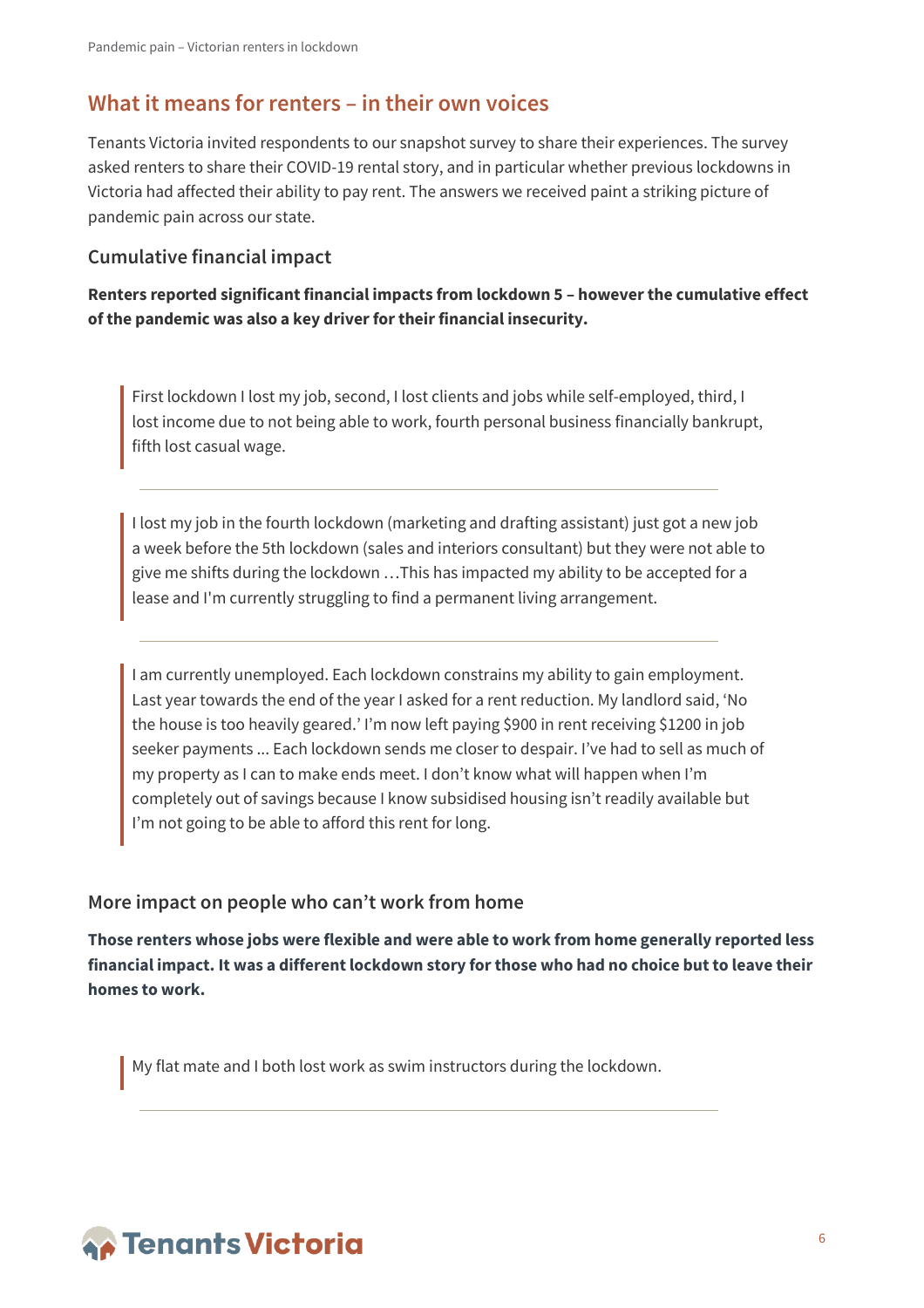I'm a flight attendant so aviation is hit hard every time. We only earn a liveable wage when we fly with allowances. So lockdown cancels lots of flights which in turn keeps us at home.

Not being allowed to go busking has a considerable impact on my income.

Husband working in music industry, his work stopped early 2020 and he was unable to get any government assistance and industry didn't have JobKeeper. We went down to one part-time wage for a family of 3.

I work in hospitality, so I live week to week on casual rates. Employers aren't inclined to sign staff onto part time/full time contracts due to the current uncertain conditions. Every lockdown has caused serious financial burdens for me … Quite a few times I've maxed out my credit just to get through.

It was very difficult at times and a bad time to have started a new business that revolves around photography, since we weren't allowed human contact and without masks, so there goes 18 months of nothing. However, with all the stories I have heard, I still think I'm one of the lucky ones.

#### <span id="page-6-0"></span>**Uncertainty and relying on family**

**Some reported that the shorter lockdown was easier, but the uncertainty of their situation was hard to bear. Many relied on family to make it through.**

All lockdowns have affected myself and my partner being able to pay rent bills and feed ourselves. My family held a fund-raiser for us in New Zealand the first lock down, and since then we have just struggled through.

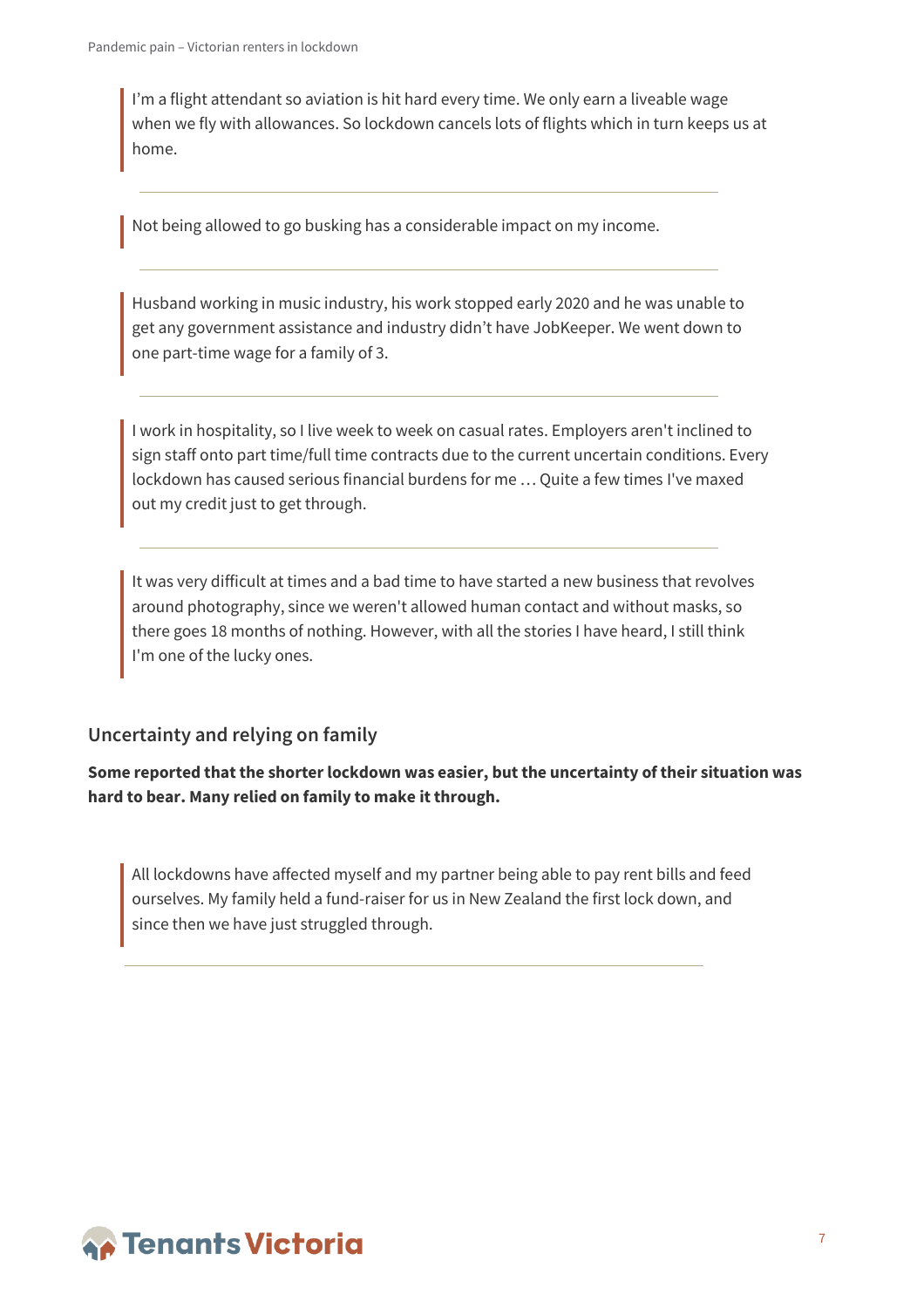Lockdowns have drained me of all financial resources available to me. Each lockdown I get further and further behind on rent and other essential bills, despite working harder and more hours as a sole trader when we reopen, and I can recommence my work. My rent was a week behind from the lockdown prior to this one and now I am even further behind, 3 weeks. After last year's long lockdown in Victoria, the worst part is not knowing how long it will last as the bills mount up and the scarce funds you had set aside for bills, go towards food and dwindle. My agent and landlord have been great and agreed to a payment plan I put forward yesterday to repay my rental arrears, when I knew I could restart work today. However, I have a high-level anxiety about the very real potential of future lockdowns and getting even further behind on my financial commitments.

Had to wait five weeks for payment as I was not on the books, living on one meal a day and no money for car registration. l was terminated after l paid back rent.

Previous lockdowns have impacted my ability to pay rent with an unsympathetic landlord. I'm lucky to have a supportive family otherwise my children and I would be homeless.

Lockdown number 4 was harder for me, as a sole trader in an industry that couldn't return to work when restrictions were eased. (Dance industry). Number 4 was longer, with no financial support available to sole traders. I had quite a few financial obligations (single parent who lives from pay to pay). My parents paid my rent for me (for the first time in my life as a woman in her mid-40s). I was lucky that they were in a position to help me.

#### <span id="page-7-0"></span>**Nowhere to turn**

**Many renters reported that they had depleted their savings, or already accessed their superannuation, so that when another lockdown occurred, they were less able to manage. In addition, the end of JobKeeper payments, and the limitations placed on later emergency payments, meant there was no clear avenue to seek help.**

Unable to go find work. Watching my money. Not buying food to pay rent.

Work for myself as a cleaner and no visitors allowed to homes has (financially) killed me ... I am not making it through on lockdowns.

I have used all my savings. There is nothing left for rent.

# **Parants Victoria**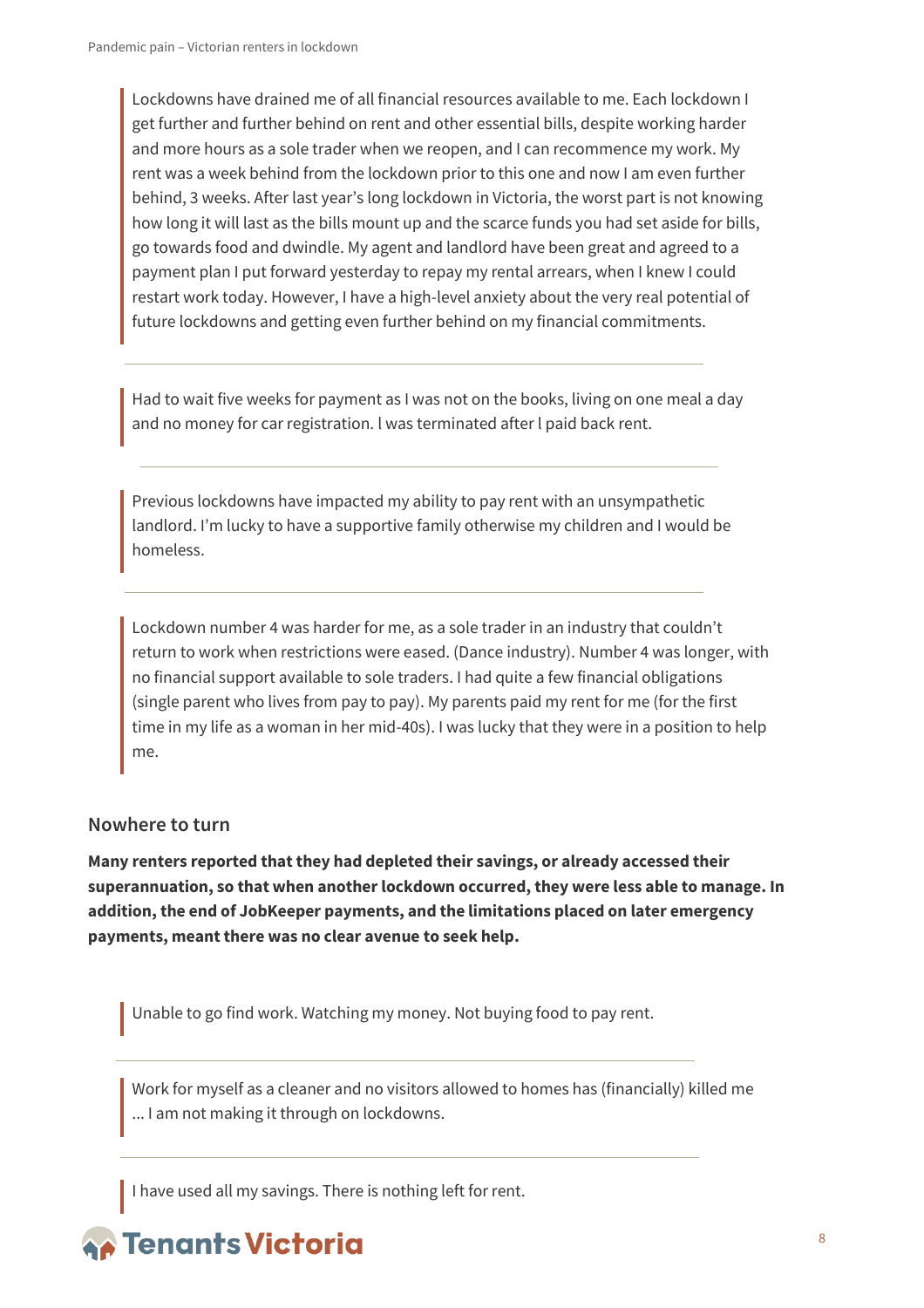Since the start of COVID-19 I have lost jobs over and over again, every time there was a lockdown. Financial assistance at the beginning was OK through Jobseeker and the rental grant via Vic housing. The more lock downs I lost my work and the government assistance was over … I ended up not being able to pay my rent.

#### <span id="page-8-0"></span>**Role of landlords and real estate agents**

**Attitudes of landlords and real estate agents towards renters have again been highlighted as a key factor in renters' ability to manage their situation. Some renters even reported that the landlord chose this time to increase rent. Others have worked to avoid any adverse financial effects.**

Being in repeated lockdowns basically forced us to move as the place we had been living in wasn't fit to work and live in 22-23 hours a day. In the new place we noticed our landlord had added a note (after we'd signed the lease): 'If you lose income due to COVID lockdowns, or lose your job, we cannot negotiate rent down to help you with your circumstances.' Fortunately, that hasn't been the position we've been in, but it seemed like a total s… *(expletive)* thing to add.

I am a single mother and was only just making ends meet before COVID. My daughter had to move in as she lost her job due to COVID. My bills went up straight away, and my budget was no longer budgetable. I tried to apply for the rent relief scheme a number of times, and in the end gave up … I was issued with a notice to vacate even though I stayed in constant contact with the estate agency. I began an official complaint against the principal of the agency as his manner was very abusive. He even came to my house without prior arrangement. I have never had a notice to vacate before: it was incredibly stressful. Uniting Care were extremely helpful but said that the principal agent was known to have been abusive to other tenants. I can't get work in [regional city] and am now forced to move back to Melbourne to have a better chance of being employed.

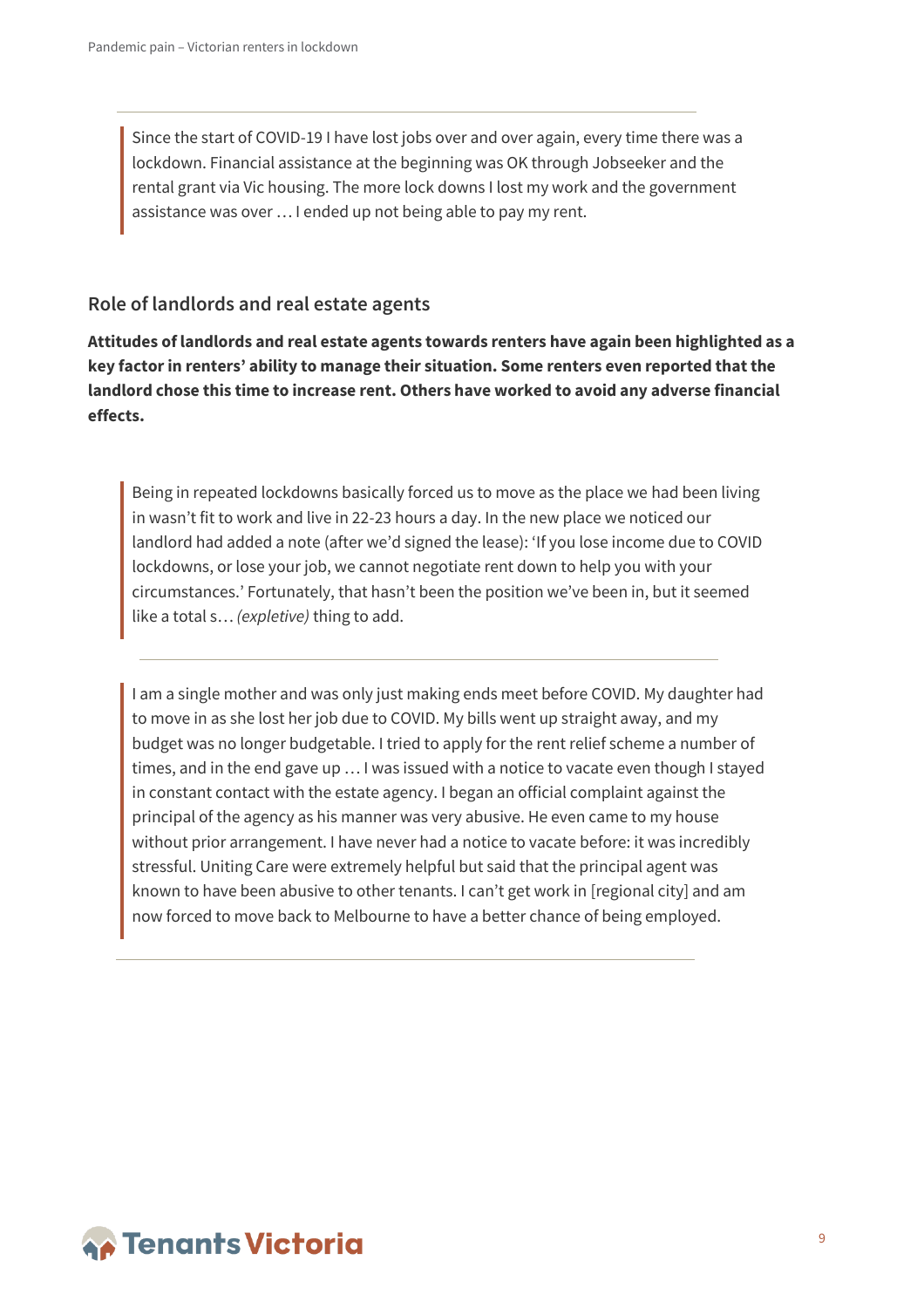I'm a sports coach who relies on indoor facilities, so the 2020 lockdowns resulted in 43 weeks of income being at 10%. The stress of making rent even after negotiating lower rent took a major toll on my mental and physical health. My landlords decided to sell so I was forced to move during lockdown, which caused severe distress both mentally and financially. I was unable to inspect future homes. My car died and I had no money to fix it. I was lucky to find a place where I was able to negotiate lower rent for repainting the unit. I did everything for the move by myself due to the limitations in lockdown. Thankfully my new landlords have offered me a further year, which relieves a lot of my stress. However, my business is pretty much run into the ground, and I am retraining so that I find a job that will continue through further lockdowns.

My landlord has used every possible tactic to bully me into paying the full rent and paying for repairs that are not my responsibility. I'm trying to avoid threat of eviction because I know I can't move elsewhere.

We've been threatened with eviction recently as we just aren't keeping up. They've now raised the rent by \$217 a month making it even more impossible.

I was stood down during the first lockdown and my landlord wouldn't give me a reduced rent, so I was unable to apply for the rental relief grant. I had to repay the missing rent when I left the property this year. My main reason for leaving was because they weren't understanding at all.

One renter reported an extreme example of estate agent behaviour.

Our 2-person household wage dropped well below 50% during 2020 – almost made us homeless, with no support from the real estate agents or 1 of our 2 landlords, no rent reduction and no vital information passed on. Between June 2020 and June 2021, we have had the agents turn up unexpectedly at our home, asking us when we were handing the keys in as it was our vacate date. They had issued us with a 'no reason vacate notice' back in Feb 2020 wanting us out in June 2020. If they had done their job properly/professionally or at all, they would have known about the eviction moratorium. I informed them of our rights and the changes made by the government via email, but did not receive a reply, phone call, an apology or reason. However, I did receive over 150 emails and similar number of phone calls about rent arrears between April and Nov 2020. This was pretty much daily 5 days a week!!! In Nov 2020 they took us to VCAT, which obviously went in our favour, then they did it again in April 2021, again this went in our favour! From Feb '20 until Aug '21 (18 months) the real estate company has appointed 6 different agents (on average a different agent every 3 months) as our property managers, making communication almost impossible as we had no idea who to talk to and neither did their receptionist!

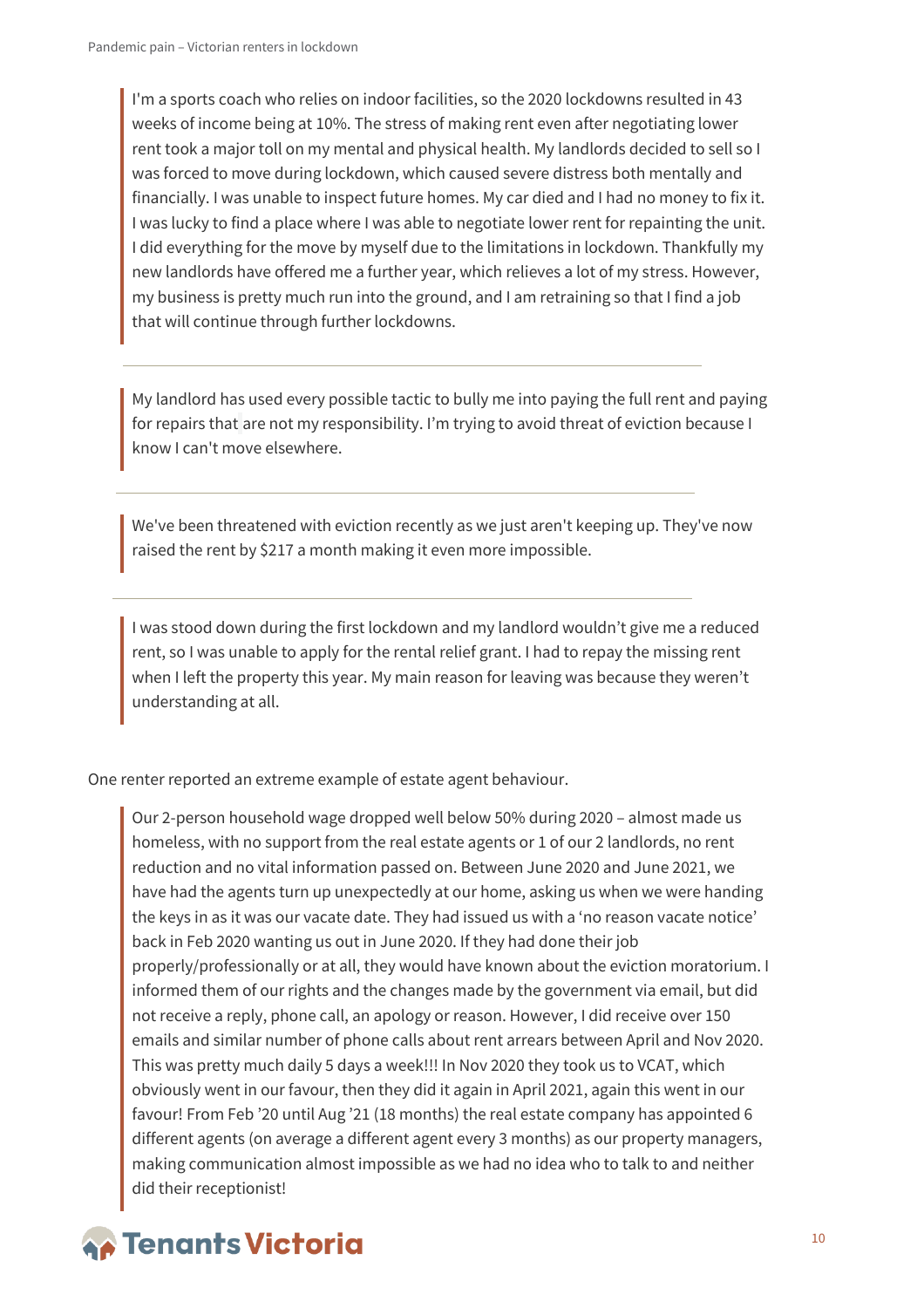#### <span id="page-10-0"></span>**Health problems**

#### **Unfortunately, lockdown effects are not limited to monetary problems. Some renters report that lockdown has had health effects on them or their families.**

The lockdown last year created a lot of stress for us. My partner suffers from epilepsy. This stress led to increased seizures, which meant time off work, which meant more stress, which meant more seizures and so on and so forth. We've had to move house where the rent is cheaper so we're not as reliant on two incomes.

Because of the continuing uncertainty and stress around the future and ongoing stability, my mental health has declined significantly throughout the last 18 months, which has in turn affected me financially. I've been able to stay working with the same employer, however it's a highly casualised industry and as a migrant, I've had almost zero safety net during COVID.

#### <span id="page-10-1"></span>**Victorian Civil and Administrative Tribunal (VCAT)**

#### **A further issue has been the inability to have matters adjudicated at VCAT, with renters out of pocket for bond and compensation.**

I still don't have my bond back from my previous rental because of a rental reduction dispute.

#### <span id="page-10-2"></span>**Continuing insecurity**

**Overall, renters have become more fearful and insecure as many didn't consider they have control over their lives**.

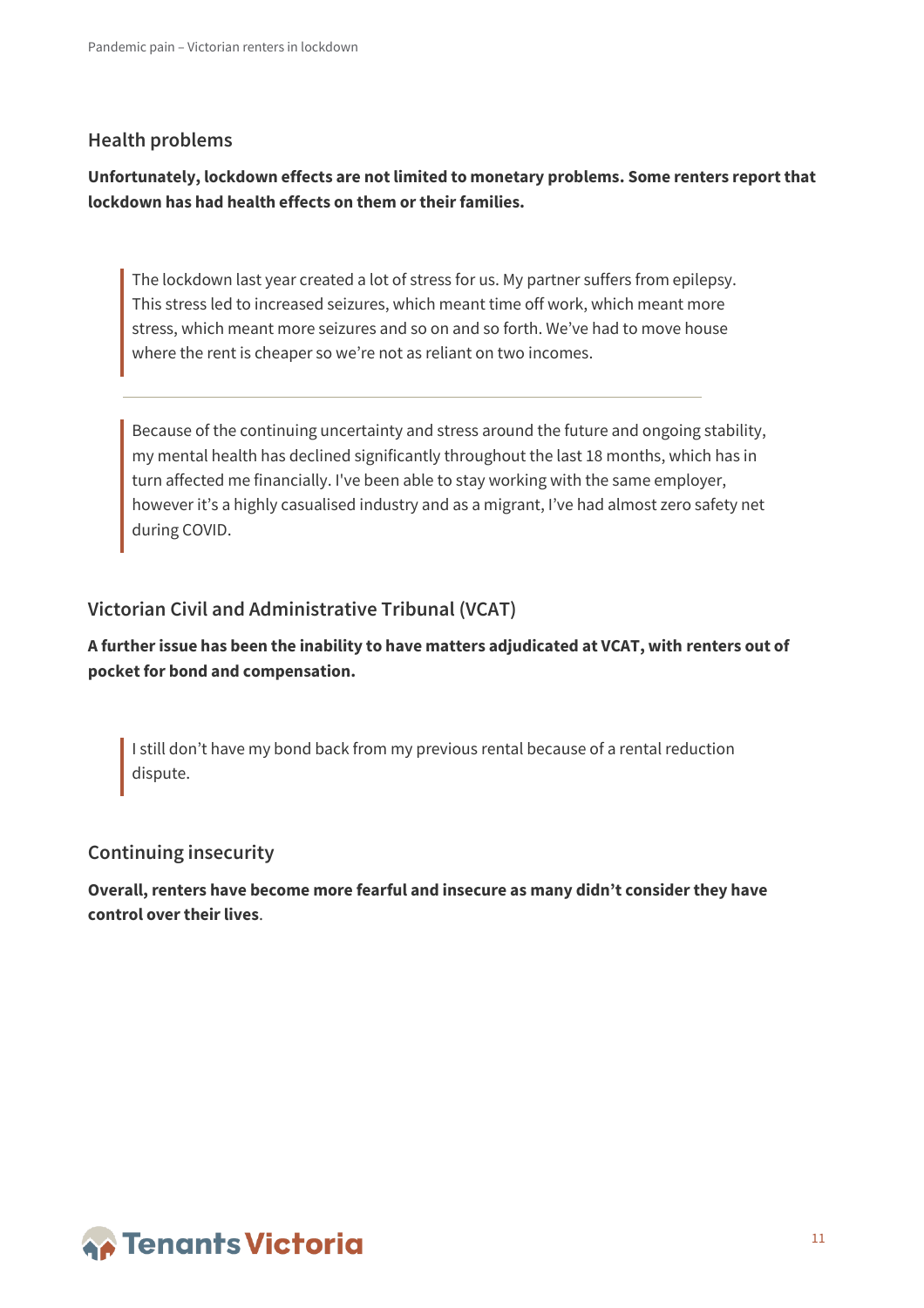During the lockdowns in 2020 I was on a 12-month lease where my daughter and I have lived for 5 years. I lost my job due to COVID. I was able to negotiate a rental reduction for both of 2020 lockdowns with the help of Consumer Affairs. I was also then eligible for the rent relief grants which I gratefully received. When my lease was due for renewal, my landlord and/or property manager refused to allow me to sign another 12-month lease. They said that due to my lack of full time work they aren't prepared to offer a fixed term rental agreement. I believe that this is also partly because they don't want to be obliged to offer a reduction in the event of future lockdowns. Since May 2021 I have been on a month-to-month arrangement. This has put an enormous amount of pressure on me because each time Melbourne goes into lockdown my casual work ceases. I am stressed, anxious and afraid that if I am late with any rental payments the property manager will issue a notice to vacate and I wouldn't have the security of a lease to protect us.

I have 4 weeks to get me and my kids out and to try  $\mathcal{A}_1$  and get a place ... we have been evicted.

I have had to rely on my savings to pay my rent because as a sole trader I'm not eligible for job keeper payments. I am 49, have no income and do not own a home. I only have \$30,000 superannuation. I will end up homeless when I retire.

### <span id="page-11-0"></span>**Conclusion**

#### <span id="page-11-1"></span>**Renters under intense pressure**

Although the COVID-19 tenancy protections and enhanced income support ended in March 2021, the pandemic persists. Tenants Victoria, along with others in the housing sector, is deeply concerned that a whole new class of 'vulnerable Victorians' will be spawned by COVID-19.

The impact on many Victorian renters of the pandemic is ongoing and cumulative. Many affected renters indicated that they do not have sufficient legal and financial supports to stay safely housed at a time when we are told to stay at home. The struggling renters are those who often can't work from home – people who have been stood down from their jobs or lost paid hours when swathes of ordinarily productive sectors like hospitality, retail, wellness and leisure and arts and entertainment are required to slow down or literally shut up shop.

As recounted by the renters in this survey, many now face a perfect storm of cumulative COVID-related rental debts and rolling public-health lockdowns and restrictions that continue to cause loss of working hours and income. In the absence of more targeted relief measures, these lead to debt for rental arrears and potential evictions.

Currently, none of the patchwork of federal and state supports are directly targeted at residential renters: many renters are falling through the cracks, with legacy COVID arrears plus the growing impact of lockdowns and COVID restrictions resulting in rising housing insecurity and risk of homelessness.

# **A** Tenants Victoria